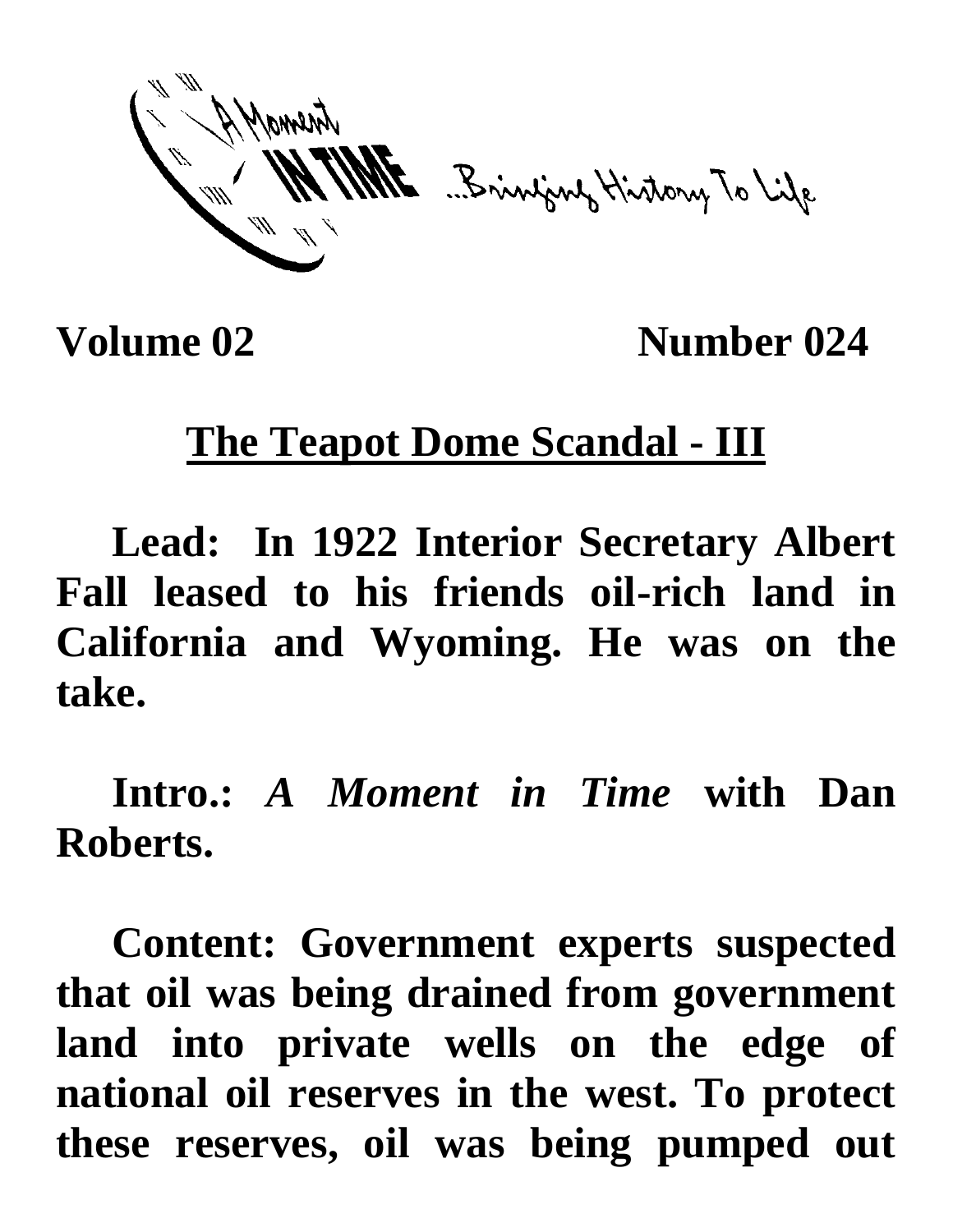**under contract and resold to the government for above ground storage. In trouble financially, Interior Secretary Albert B. Fall in the spring of 1922 arranged private leases in exchange for cash, bond, and interest-free loans of \$400,000 in cash or bonds.**

**Rumors of the deal had floated through Washington for months but an investigation led by Democratic Senator Thomas Walsh of Montana came up dry in the face of stonewalling by the Harding Administration. The President could not believe his old friend, former fellow Senator, and poker-playing buddy Albert Fall was dishonest. Walsh continued his plodding but it seemed a hopeless exercise until strange things began happening to the members of the Committee. Senator Robert LaFollette of Wisconsin's office was ransacked. Walsh suspected his phone was being tapped and mail opened.**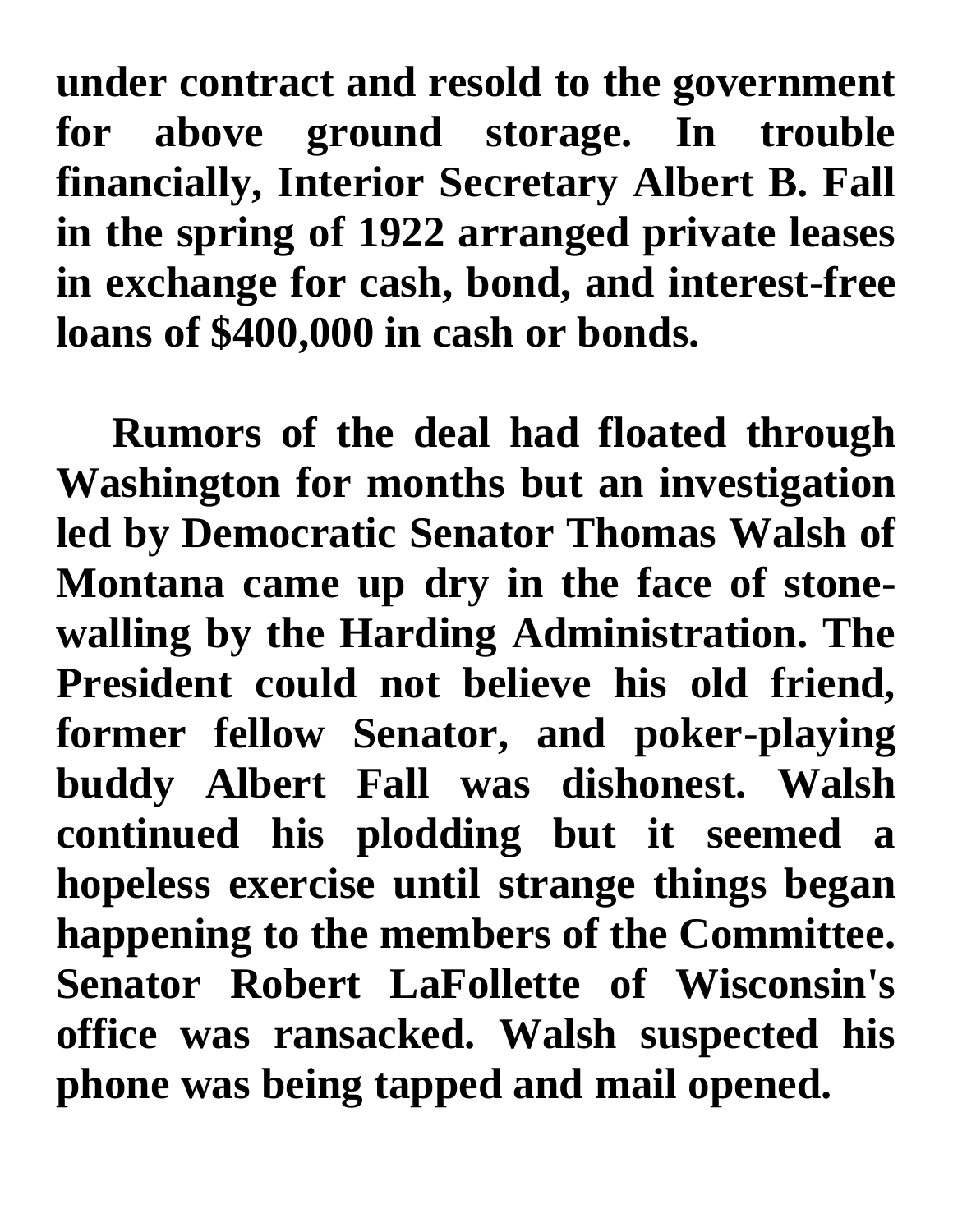**The first significant break in the investigation was the discovery that shortly after he issued the private leases Fall's ranch in New Mexico had doubled in size and suddenly acquired a new hydro-electric dam. Fall, unhappy with his declining influence with the President, resigned and went to work with Harry F. Sinclair. Thereafter, slowly, fitfully the story came out.**

**Harding died in August, 1923, just before his friend Albert Fall went before the Walsh Committee. At the early hearings, both Fall and Sinclair denied any wrong-doing, with the latter declaring flatly Fall had received no financial benefit or profit from the grant of the leases. This, of course was a lie. In the end, Fall and Sinclair received jail sentences and the Harding Administration the reputation as one of the most scandalplagued in American history.**